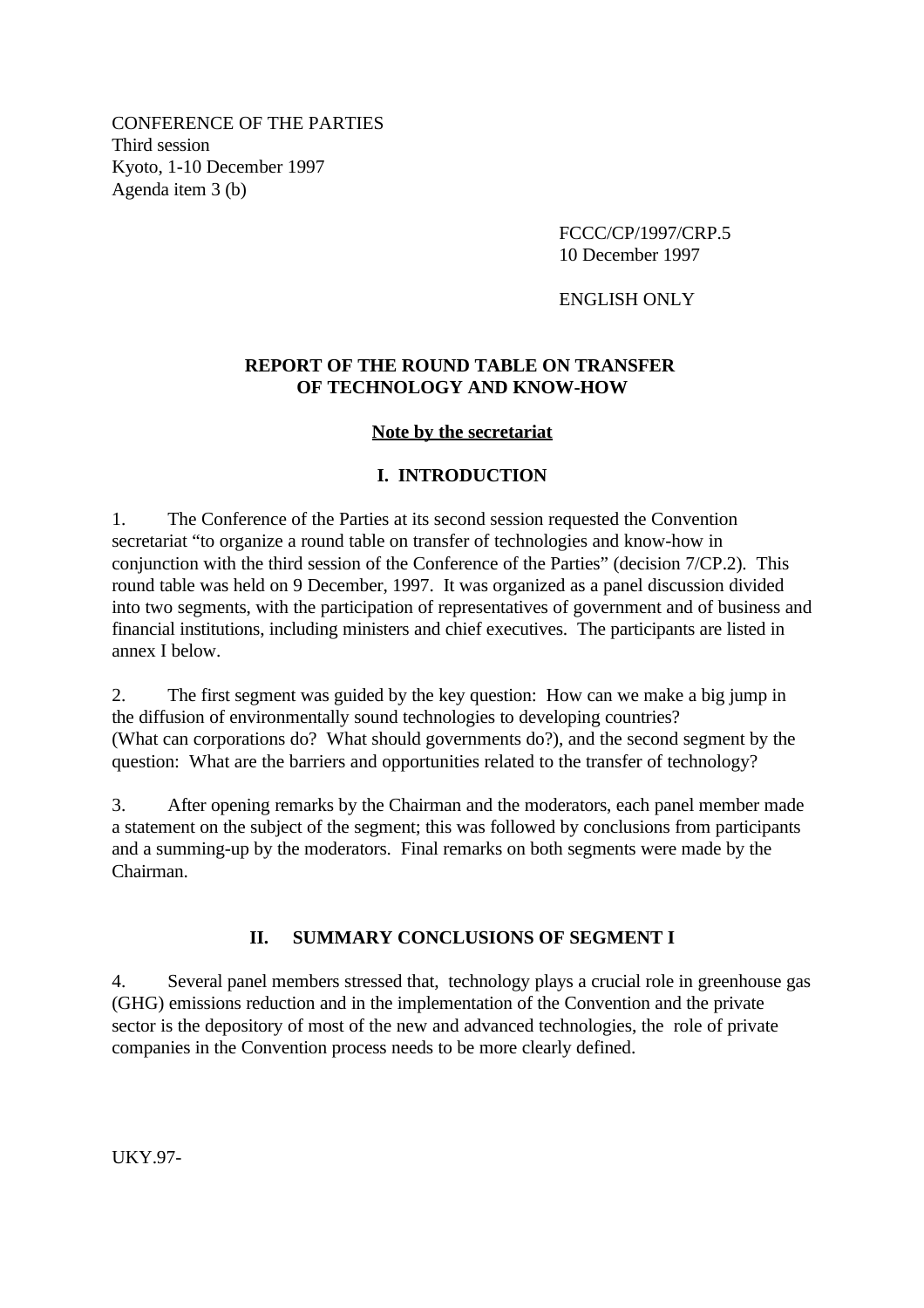5. Panel members underlined the importance of the private sector in the diffusion of environmentally sound technologies to developing countries and the need for a creative partnership between governments and the business sector that is both cost-effective and socially balanced.

6. Recent years have seen an enormous growth in foreign direct investment and a reduction in official development assistance. New solutions should be explored to associate these two ways of financing so that all the actors in the process can reap more synergies from them.

7. Multinational corporations should be in the forefront of technology transfer and accept responsibility for the transfer of environmentally sound technologies.

8. Business panel members requested governments to create an enabling regulatory framework for the transfer of technology and to introduce measures designed to release private sector capacities. They also requested governments to support information transfer and capacity building in their countries, so as to enhance private sector investments.

9. Developing countries affirmed the need to have access to technologies on a non- commercial basis and on favourable terms. They requested the creation of mechanisms within the Convention and new financial instruments to provide access to finance for those countries that cannot afford market-based conditions.

10. Panel members felt that multinationals operating in developing countries have the opportunity to influence the environmental quality of supply chains, as they are major users of subcontractors and supplies.

11. Success stories in the energy sector were cited as examples to be followed in different countries. Renewable energies such as wind energy, biomass energy and photovoltaic power were among the cases studied, together with energy efficiency policies in developed countries.

# **III. SUMMARY CONCLUSIONS OF SEGMENT II**

12. Barriers to diffusion are not so great if the technology chosen for transfer is practical, easy to apply, and low-cost, and if it yields a wide range of applications.

13. Business members and some government members of the panel underlined the importance of joint implementation and emissions trading as a very effective means of technology transfer.

14. Barriers to the diffusion of environmentally friendly technologies can be greatly attenuated by enhancing the competence of the recipient country, i.e. through the transfer of information, demonstration projects, and training.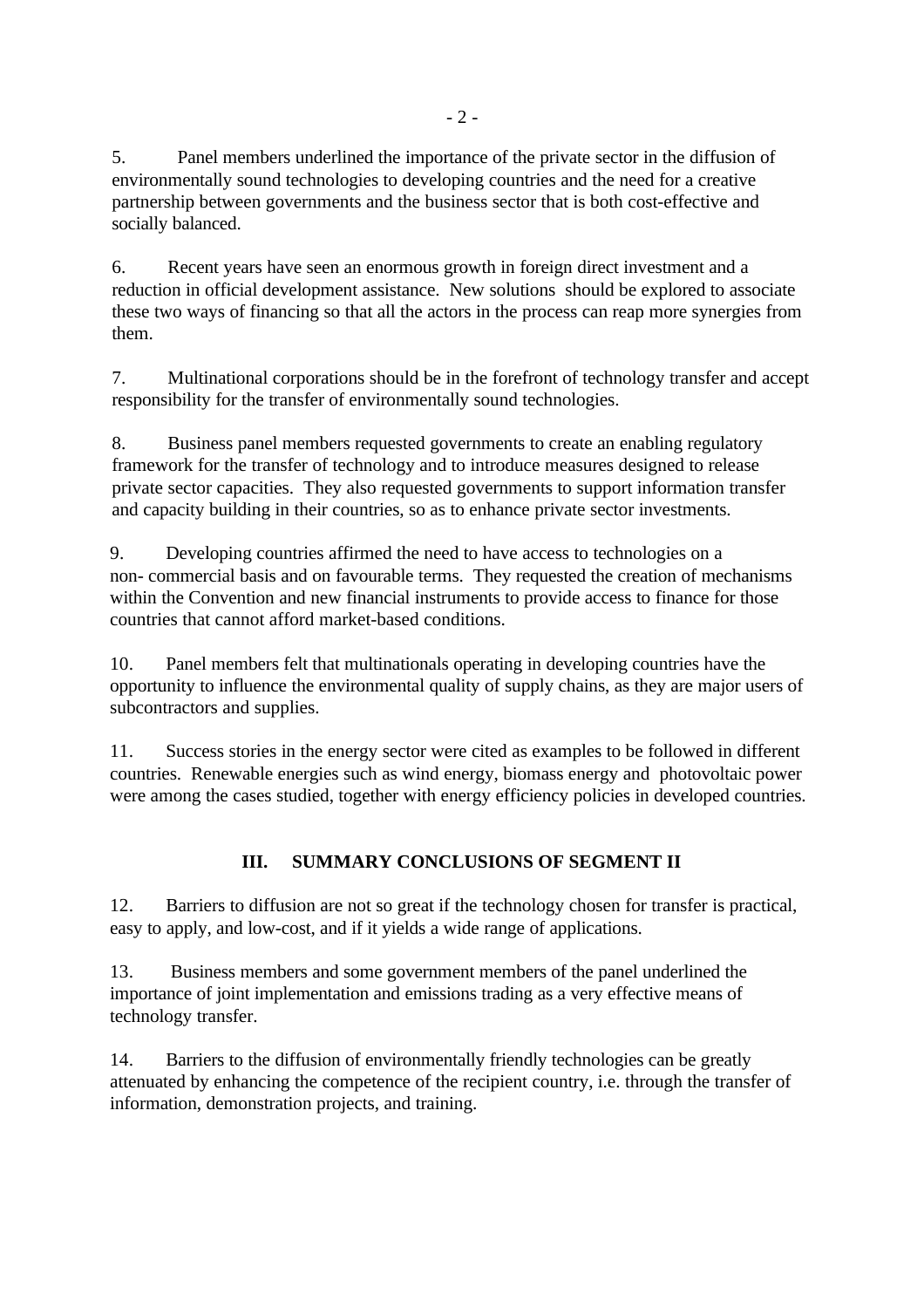15. The technology transferred to developing countries should not carry hidden costs nor should it be obsolete, and it should lead to effective results. In order to avoid the transfer of inadequate technology, developing countries should be encouraged to research and develop new technologies in their own countries.

16. Among the multinational funding agencies, the Global Environment Facility (GEF), the International Finance Corporation (IFC) and the World Bank are currently carrying out experiments, in converting loans into grants so as to avoid the failure of technology transfer projects caused by high incremental costs. These and other means as provided by GEF, such as providing longer pay-off times and lower interest rates, are widely needed as an element of subsidy before further development takes place.

17. In transferring technologies to developing countries, developed country Parties must take into account the cultural impact in the receiving countries. Developed countries should therefore support developing countries in establishing the right infrastructure to pursue the most cost-effective way of diffusing new technologies, with the alleviation of poverty as the main development objective.

18. Technology development and dissemination require major capital investments. Foreign direct investment by the private sector is increasing but is not necessarily moving towards climate-friendly technology, because of the perceived high financial risk. Business panel members suggested that this risk could be reduced by co-financing and guarantee schemes with multilateral development banks.

19. Private sector investments can be encouraged through partnerships between the private sector and governments or multilateral development funds, such as the Renewable and Energy Efficiency Fund and the planned Carbon Offset Fund of the World Bank.

20. Other financing initiatives should be encouraged, such as certified carbon offset initiatives or initial stage funding through the GEF, which is already exploring new ways of ensuring that its financing triggers additional private sector investments.

21. Some examples of barriers identified were: lack of public awareness and appreciation of climate change, competition from other current technologies, limited support infrastructures, limited local skills to adapt to new technologies and lack of mechanisms for preferential pricing of new and appropriate technologies, coupled with perceptions of unreliability and high operating costs.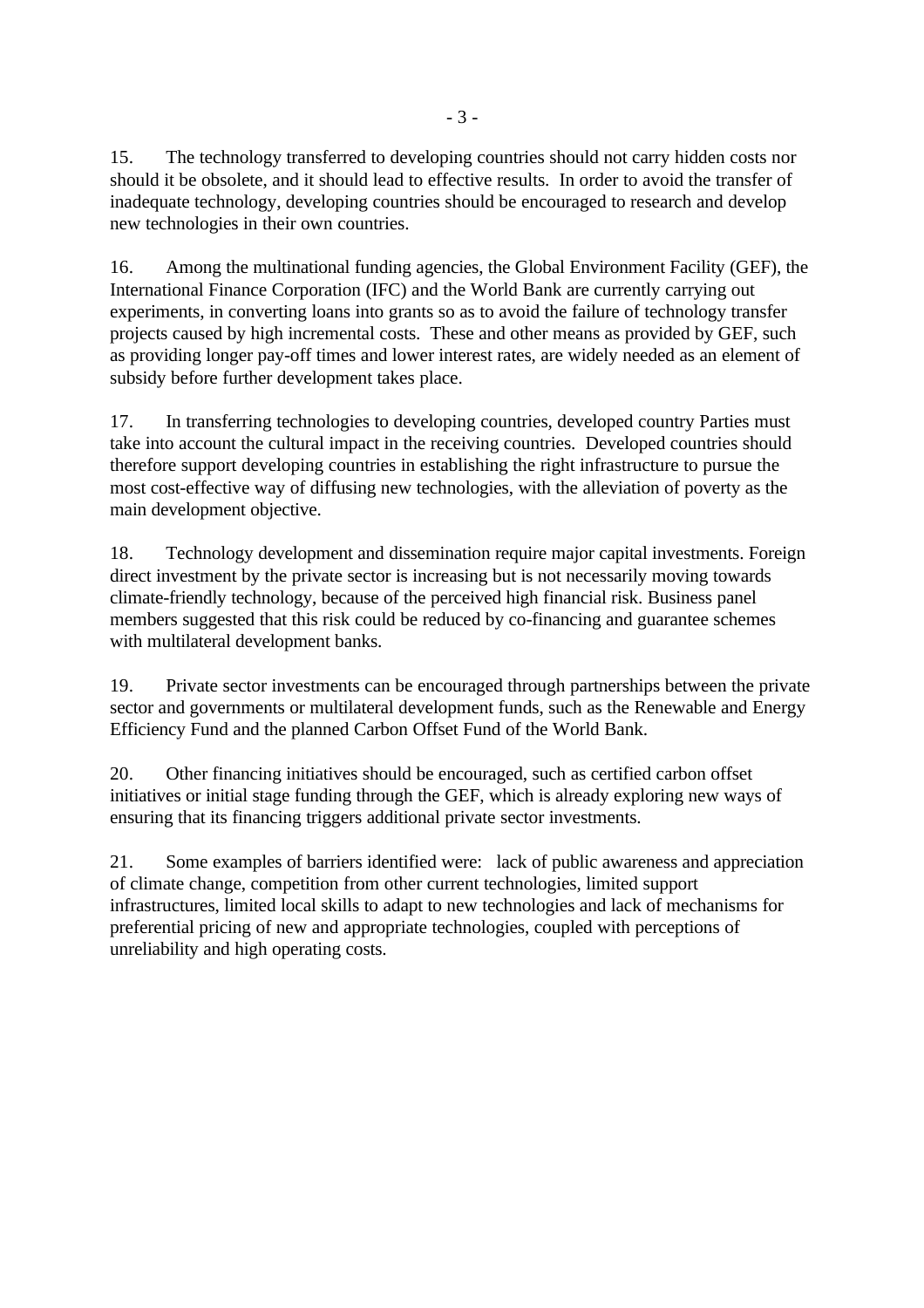## **Annex I**

#### **LIST OF PARTICIPANTS**

| <b>Chairman of the round table</b> |               |                                                                                           |  |  |
|------------------------------------|---------------|-------------------------------------------------------------------------------------------|--|--|
| Mr. Kok Kee Chow                   | Malaysia      | Chairman of the Subsidiary Body for<br>Scientific and Technological Advice                |  |  |
| <b>Segment I</b>                   |               |                                                                                           |  |  |
| <b>Moderator</b>                   |               |                                                                                           |  |  |
| Mr. Maurice Strong                 | Canada        | Under-Secretary-General,<br><b>United Nations Reform</b>                                  |  |  |
| <b>Government representatives</b>  |               |                                                                                           |  |  |
| Mr. Ralph Goodale                  | Canada        | <b>Minister of Natural Resources</b>                                                      |  |  |
| Mr. Dirk Forrister                 | <b>USA</b>    | Chair, White House Climate Change Task Force                                              |  |  |
| Mr. Deraldo Marins Cortez          | <b>Brazil</b> | Director, Ministry of Mines and Energy                                                    |  |  |
| Mr. Shaoxiong Xie                  | China         | Senior Adviser on Environmental Issues,<br>Ministry of Water Resources and Electric Power |  |  |
| <b>Business</b>                    |               |                                                                                           |  |  |
| Mr. Egil Myklebust                 | Norway        | President and Chief Executive Officer,<br>Norsk Hydro                                     |  |  |
| Mr. Tokio Kanoh                    | Japan         | Deputy Managing Director,<br><b>Tokyo Electric Power Company</b>                          |  |  |
| Mr. Klaus Kohlhase                 | Germany       | Head Environmental Adviser,<br>British Petroleum Company plc                              |  |  |
| Mr. Derek Norman                   | <b>UK</b>     | Director, Pilkington plc                                                                  |  |  |
| <b>Finance</b>                     |               |                                                                                           |  |  |
| Mr. Richard Sandor                 | <b>USA</b>    | President, Centre Financial Products Ltd.                                                 |  |  |
| <b>Segment II</b>                  |               |                                                                                           |  |  |
| <b>Moderator</b>                   |               |                                                                                           |  |  |
| Mr. Law Hieng Ding                 | Malaysia      | Minister of Science, Technology and<br>Environment                                        |  |  |
| <b>Government representatives</b>  |               |                                                                                           |  |  |
| Mr. Vishwanath Anand               | India         | Secretary, Ministry of Environment and Forests                                            |  |  |
| Mr. Takao Ohnishi                  | Japan         | Administrative Vice-Minister,<br><b>Environmental Agency</b>                              |  |  |
| Mr. Peter Mokaba                   | South Africa  | Deputy Minister of Environment Affairs and<br>Tourism                                     |  |  |